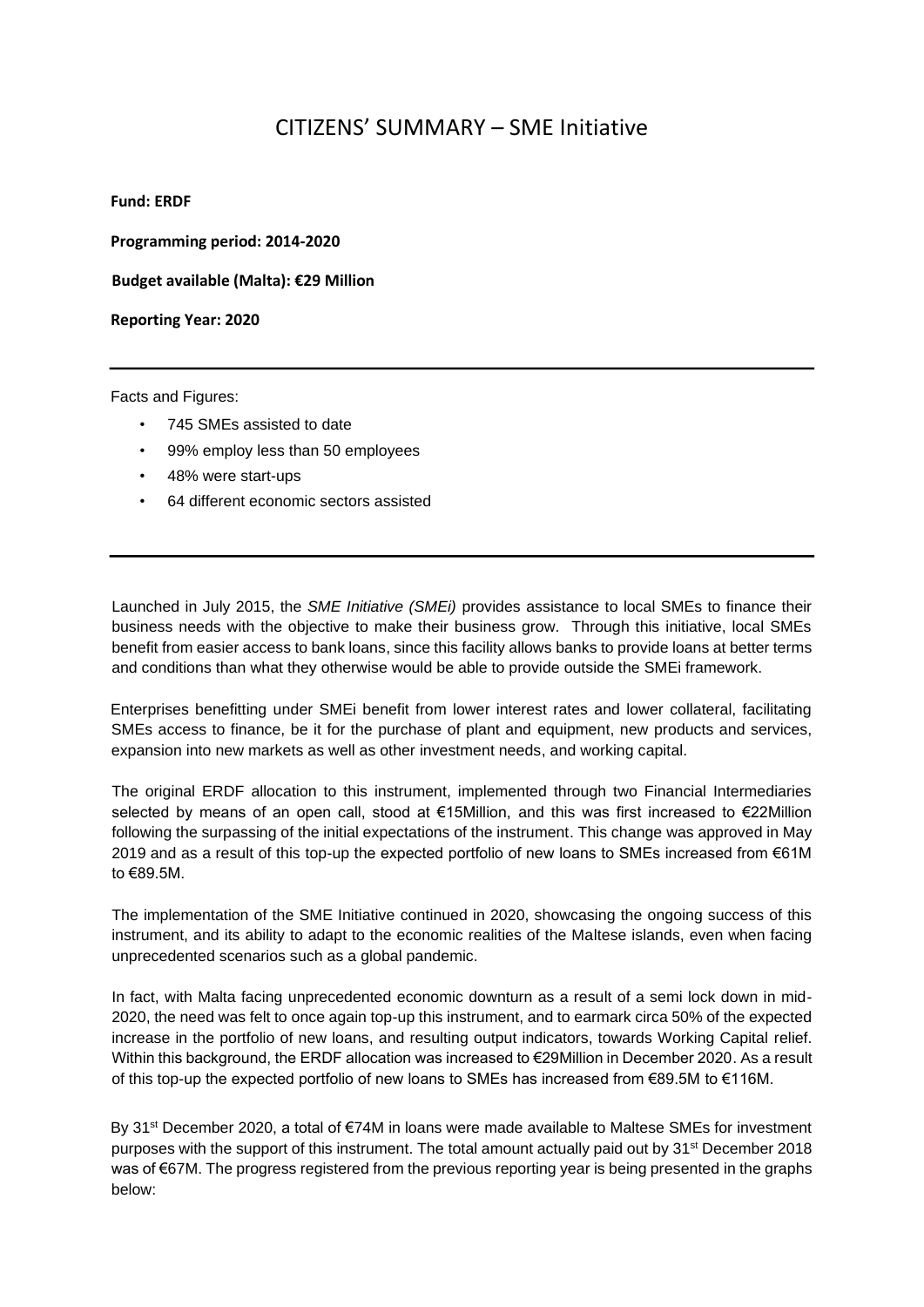



The sectors benefitting from the SMEi in 2020 can be summarised in percentage terms, by number of benefitting SMEs and committed loan amounts as per below: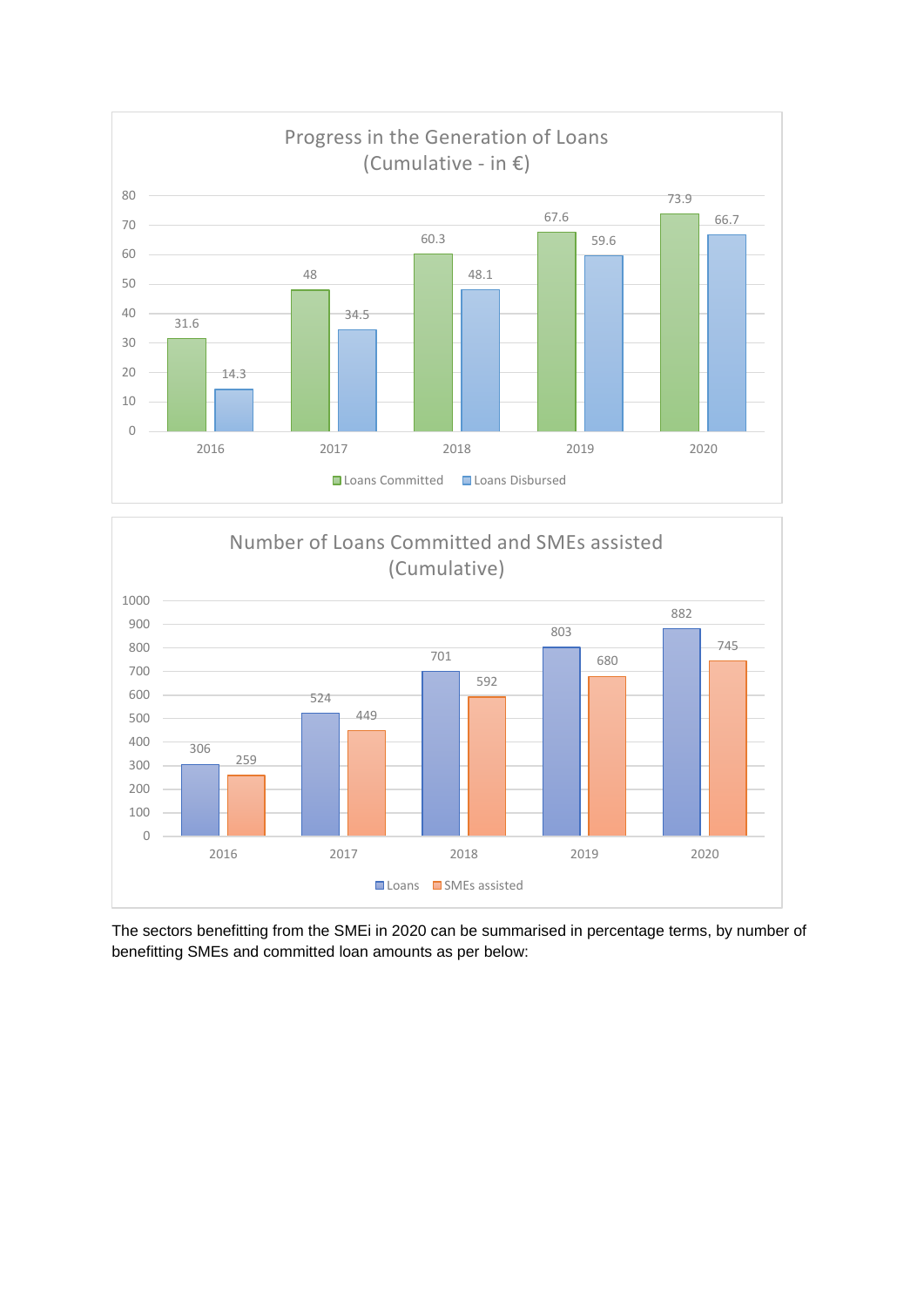

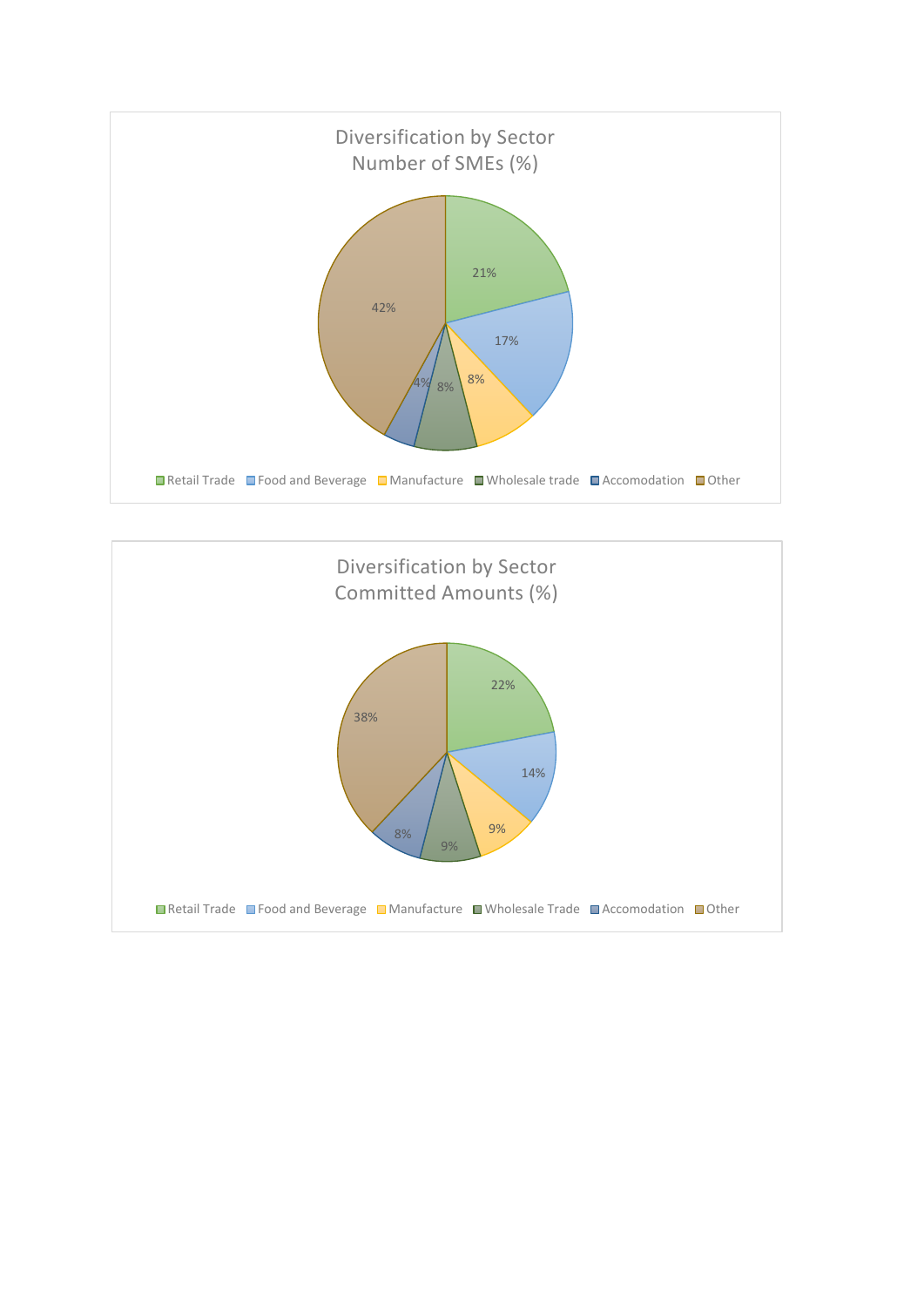

In terms of territorial reach, 16% of loans committed were in Gozo, representing €5.8M in committed loans.

## **What's next…**

The SMEi continues to perform well, showing that SMEs in Malta are open to the flexibility of Financial Instruments. The SMEi Malta is also being adapted to react to the realities brought about by the COVID-19 pandemic. It is in fact envisaged that this instrument will assist an additional 210 SMEs (cumulatively 885) in accessing a total of €116M in loans, which include a specific allocation towards Working Capital Relief.

## **For more information:**

Info.eufunds@gov.mt – subject SMEi OP Citizen Summary 2018